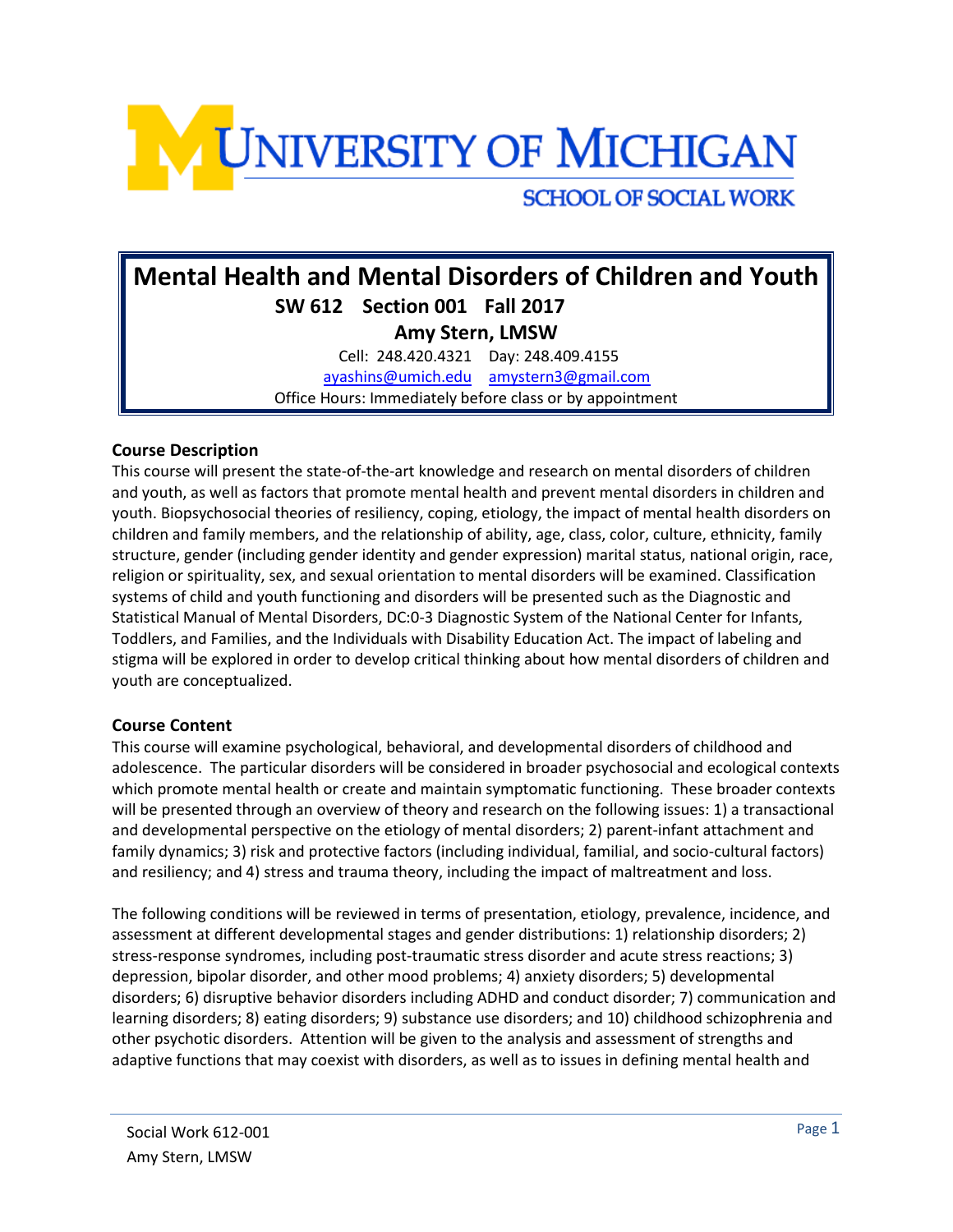mental disorders in cultural terms. Evidence-based interventions of a psychosocial and pharmacological nature will be reviewed across each of the mental health problems identified above.

### **Course Objectives**

Students who complete this course will be able to:

- 1. Identify factors influencing the development, natural history, expression, and outcomes of mental health and mental disorders of children and youth at the individual, familial, cultural/ethnic, and social levels.
- 2. Describe the transactional processes among the above factors which influence the etiology and maintenance of mental disorders.
- 3. Describe and critique classification systems of mental disorders of children and adolescents, particularly the Diagnostic and Statistical Manual of Mental Disorders (DSM) and Individuals with Disability Education Act (IDEA).
- 4. Identify and differentiate a number of disorders of children and adolescents and apply them to the evaluation of clients.
- 5. Demonstrate knowledge of comprehensive and systemic assessments and evaluations of children and youth.
- 6. Demonstrate empathic appreciation of the client's experience of disorders from the perspective of the client's inner world.
- 7. Demonstrate an understanding of the impact of the child's or adolescent's difficulties on parents and other family members.
- 8. Discuss common value and ethical concerns related to mental health and mental disorders of children and youth.
- 9. Demonstrate knowledge of important developmental, structural, and contextual theories, research findings, and core concepts related to normative development of children and youth and the development of mental health problems.
- 10. Assess and diagnose mental health problems in youth using widely applied rubrics such as DSM, DC: 03R, and Individuals with Disabilities Educational Act Criteria.
- 11. Demonstrate knowledge regarding similarities and differences between clinically-based definitions of psychiatric disorders and educational disabilities.
- 12. Based on assessment, select empirically-supported, evidence based prevention and intervention methods appropriate for use with children, youth, and families in individual and group settings.

### **Relationship of the Course to the Four Curricular Themes**

**Multiculturalism and Diversity** will be addressed through discussion of incidence and prevalence of child and adolescent mental disorders, as related to persons differing in ability, age, class, color, culture, ethnicity, family structure, gender (including gender identity and gender expression), marital status, national origin, race, religion or spirituality, sex, and sexual orientation, health status, and SES.

**Social Justice and Social Change** will be addressed through discussion of the misapplication of mental health diagnoses based on race, class, and gender bias, and the potential impact of poverty, discrimination, and disenfranchisement on the development of mental disorders and disorders of parenting.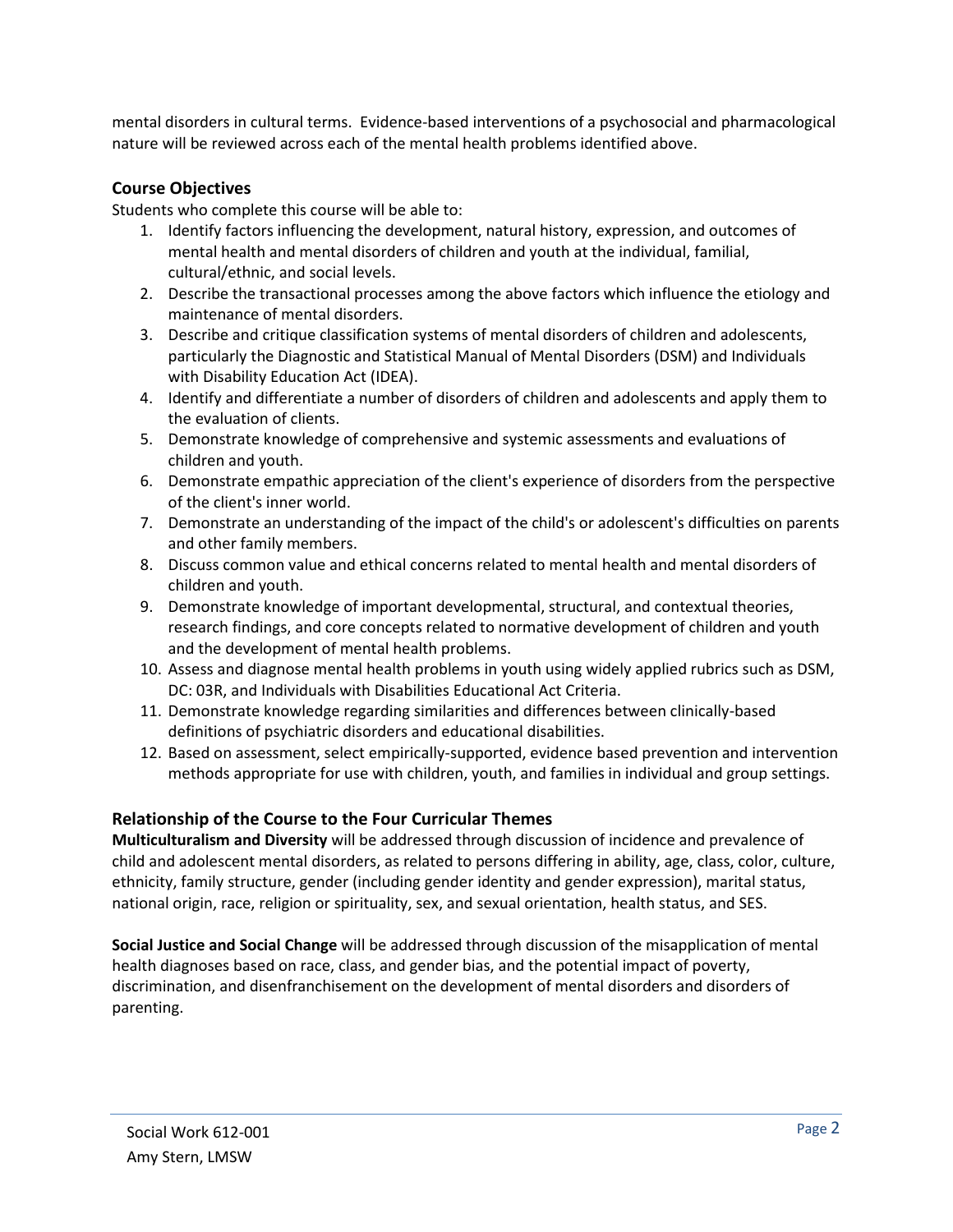**Promotion, Prevention, Treatment, and Rehabilitation** will be addressed through discussion of protective factors which promote resiliency and positive adaptation.

**Behavioral and Social Science Research** will inform the entire content of this course, which will draw especially on current research in the following areas: developmental psychopathology, attachment, risk, resiliency and coping, trauma and maltreatment, and studies of particular disorders.

## **Relationship to Social Work Ethics and Values**

Ethical and value issues related to all course topics will be identified and discussed. Examples of these include: how views of the rights of children affect our understanding of child mental health, how societal values regarding child development affect judgments we make about the mental health of children, how the use social workers make of DSM can bias judgments of child mental health, what the value issues are in paying attention to the child's inner world, and how cultural and gender biases also affect professional views of child mental health. Issues related to person-centered mental health practice, client self-determination, confidentiality, dignity, HIPPA, duty to warn, and associated legal, ethical, and value concerns will also be addressed, particularly as they pertain to client services and intervention with youth with mental health problems.

## **Intensive Focus on Privilege, Oppression, Diversity and Social Justice (PODS)**

This course integrates PODS content and skills with a special emphasis on the identification of theories, practice, and/or policies that promote social justice, illuminate social injustices and are consistent with scientific and professional knowledge. Through the use of a variety of instructional methods, this course will support students developing a vision of social justice, learn to recognize and reduce mechanisms that support oppression and injustice, work toward social justice processes, apply intersectionality and intercultural frameworks and strengthen critical consciousness, self-knowledge and self-awareness to facilitate PODS learning.

## **Course Design and Attendance Expectations**

This course will use a combination of lecture, class discussion, case material, role-plays, group discussion and video material as appropriate. Students are expected to attend **all** class sessions. **The instructor must be notified in the event of a possible absence.** 

- **Attendance at each class session is expected.** The learning in this class is experiential. More than two absences will result in a reduction in the final grade (½ step from A to A-). If a student misses three or more classes, their grade will drop a  $\frac{1}{2}$  step for each class missed. If a student misses more than 45 minutes of class time during any given week, this will be considered an absence.
- Assignments are expected to be **on time**. Assignments that are turned in late will result in an automatic half-step reduction in the grade for the assignment. **Written assignments are expected to be submitted electronically on Canvas by midnight of the assigned date to be considered on time.**
- Class participation is strongly encouraged and is worth 10% of your final grade. Please bear in mind, participation involves more than just speaking in class. It involves active listening, attention during lectures, engagement in small group work, etc. If for personal reasons you find class participation to be difficult, please see me.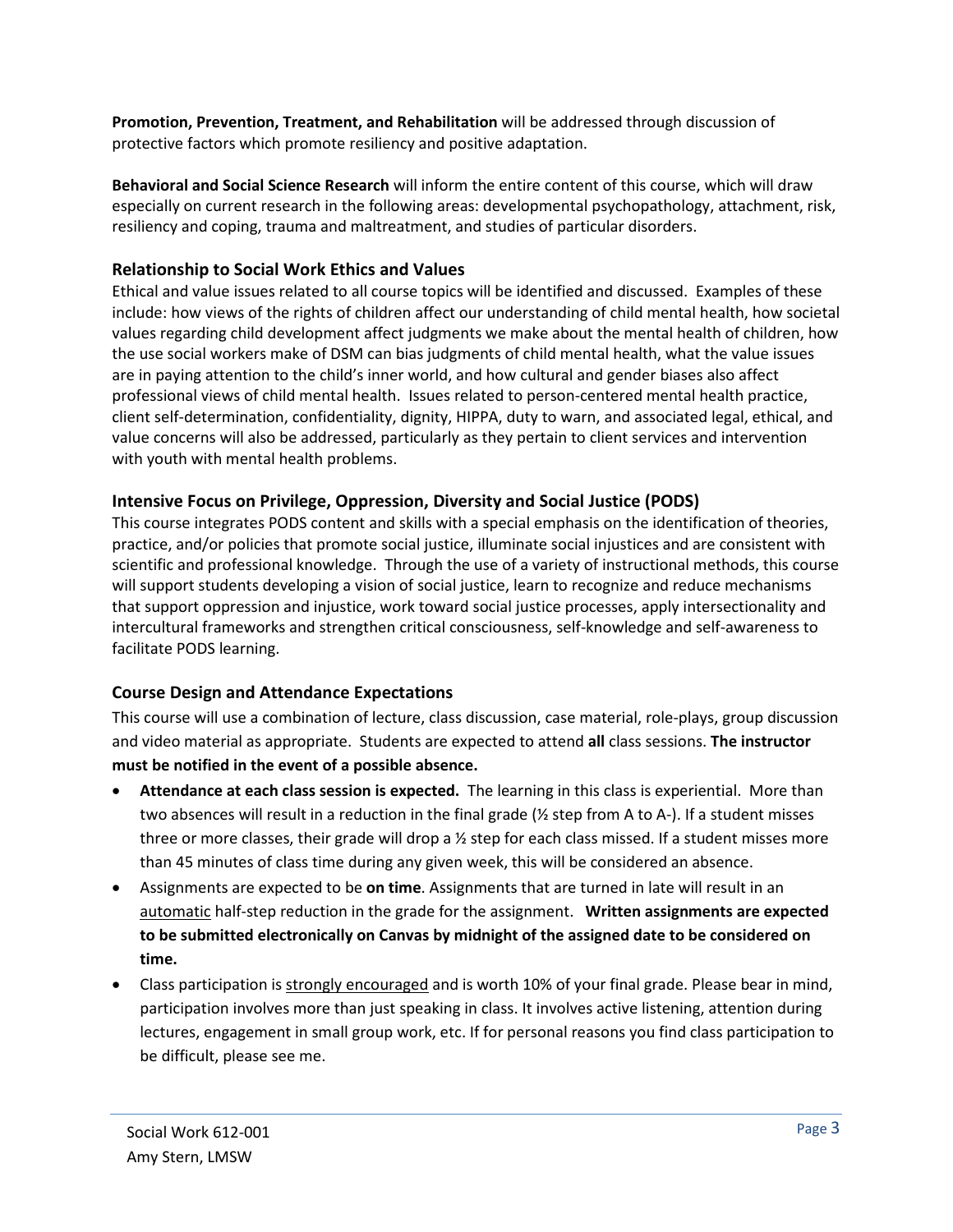## **Grading**

The requirements listed below are the minimal expectations for class assignments, and if followed precisely will result in a "B+" grade for the assignment. A grade higher than "B+" will be given to work that has gone above and beyond the minimal qualifications. **This would reflect more thorough, thoughtful and thought-provoking work on your part.** As effective social work practice involves the humanity of the social worker, excellent work will include thorough, thoughtful discussion and reflection. This will be discussed in detail in class. Feel free to ask questions about this policy.

## **Accommodations**

Any student who has a disability or condition that may interfere with your participation in this course, please feel free to contact me as soon as possible to discuss accommodations for your specific needs. This information will be kept strictly confidential. For more information and resources, please contact the Services for Students with Disabilities office at G664 Haven Hall, (734) 763-3000.

## **Writing Assistance**

For further assistance with writing, you may go to the Writing Workshop 1139 Angell Hall 764-0429.

## **Statement on Plagiarism and Academic Integrity**

All academic dishonesty, including plagiarism, cheating, fabrication, and misrepresentation will be treated seriously. You will find a discussion of plagiarism and other violations academic integrity. Please consult your Student's Guide to the Master's in Social Work Degree Program (online).

## **Class Requirements**

## *Required Reading*

TEXT: American Psychiatric Association (2013). *Diagnostic and Statistical Manual of Mental Disorders,*  Fifth Edition. Washington, DC, American Psychiatric Association. \*this can be found online through Mirlyn

Other readings as assigned are available on Canvas.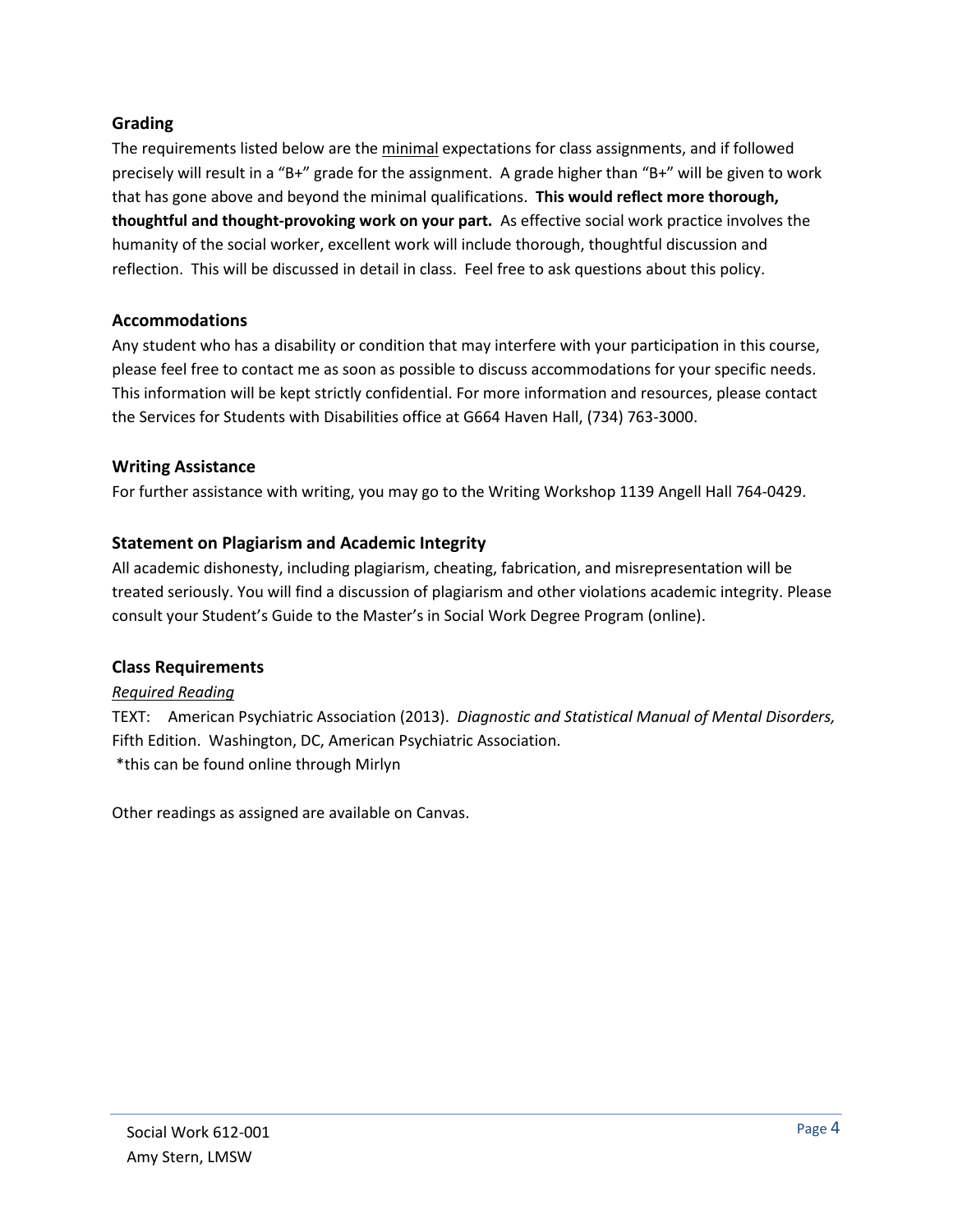### *Assignments*

Progress in this course will be assessed by three assignments. The purpose of the assignments is to develop and enhance your skills in working with children and youth. For all assignments in this class, please protect confidentiality by disguising any identifying information. When a Micro or Macro focus is offered, students should do one or the other, not both.

*Please use bullet points illustrating required information as headings within your papers. Papers should be written in narrative format, not outline format.*

**Please always respect confidentiality, and disguise any identifying information.**

**1. Paper – Attachment, Trauma, and Schemas - Due October 11**

### **This Paper is worth 30% of your grade**

### Micro-Focus:

Based on a youth you are currently working with or have worked with in the past, yourself as a youth, or a child of whom you have deep personal knowledge, write a 5-6 page paper that addresses the following:

- a. A brief introduction to the child including: demographic information, diagnostic information, relevant family information, and the context in which you work(ed) with/know the child.
	- i. If you do not know about diagnostic information, but you think there could/should be a diagnosis, include your thoughts about potential diagnoses.
- b. How would you categorize this youth's attachment style?
	- i. Provide a rationale for your thoughts what thoughts, feelings, behaviors are present in the child that inform your classification?
- c. Provide an ACE score for this child
	- i. Which questions on the questionnaire received a "yes" for this child?
	- ii. What are your thoughts about this child's ACE score?
	- iii. Are there experiences that are not captured by the ACE questionnaire that you think were experienced as traumatic/impactful of schemas by this child?
- d. What are this child's schemas?
	- i. Include your thoughts about the actual thoughts this child has about themselves, others, and the world.
	- ii. How do you see these schemas playing out in their daily life?
- e. What are your thoughts about how this youth's attachment style, trauma, and schemas are connected? How do these three things come together to impact/create this youth's life experiences?

### Macro Focus:

Based on a specific population or child or youth-related issue with which you are currently working or have worked with in the past, or of which you have deep personal knowledge or experience, write a 5-6 page paper that addresses the following: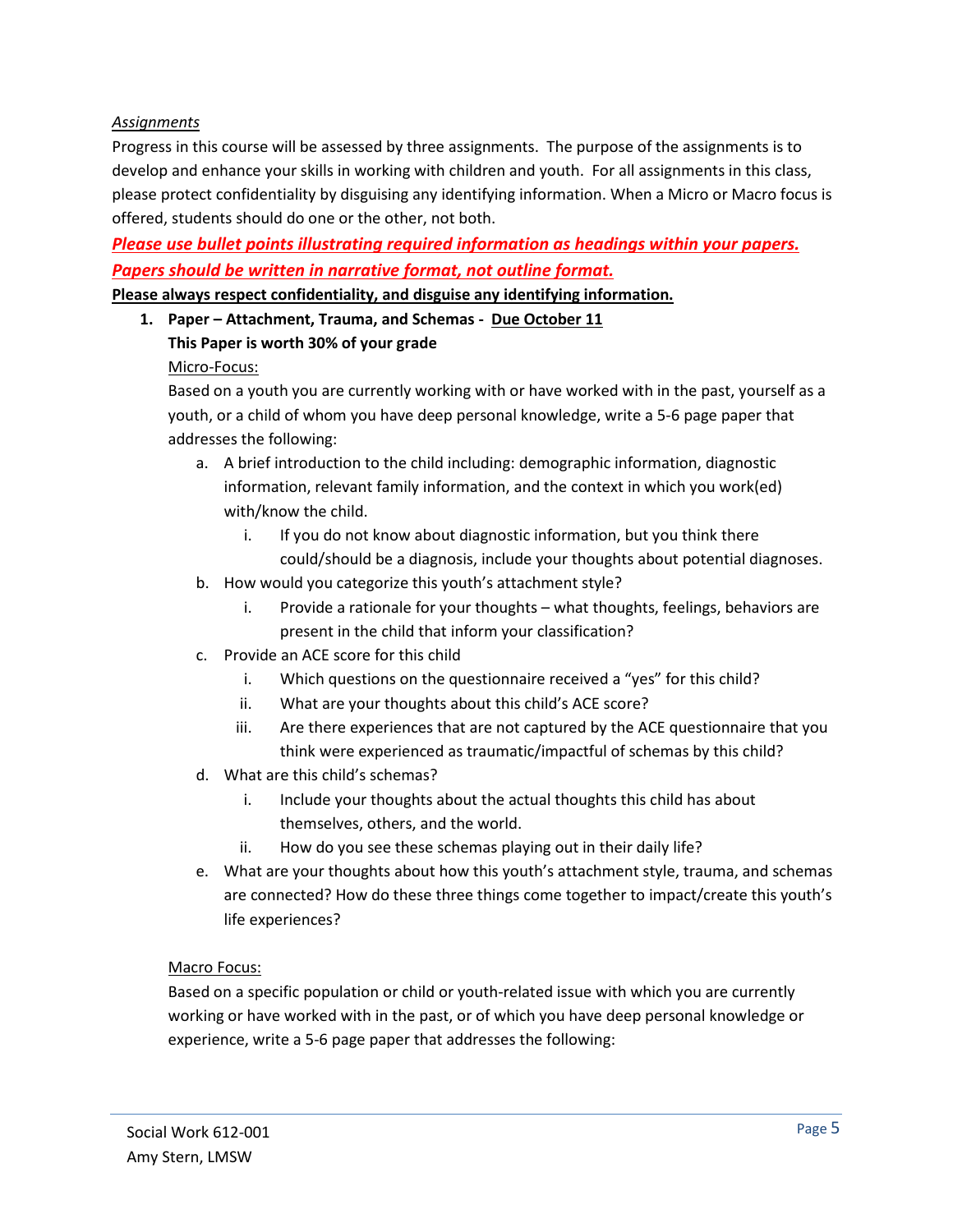- a. A brief introduction to the topic including: relevant demographic and mental healthrelated information, and the context in which you work with/know about the topic.
- b. On a macro level, how do you see attachment styles playing a role in your chosen topic or population?
- c. Discuss the items on the Adverse Childhood Experiences questionnaire as they relate to your chosen topic or population?
	- i. Are there common ACEs experienced within this population/topic?
	- ii. Are there experiences that are not captured by the ACE questionnaire that you think are experienced as traumatic by this population/topic?
- f. Schemas
	- i. Discuss the collective or common schemas you see as being present with this topic/population
	- ii. Discuss how societal schemas (PODS) play a role in the experiences of those in this population.
	- iii. How do you see these schemas playing out in their daily life?
- g. What are your thoughts about how attachment, trauma, and schemas are connected within the context of your paper/topic? How do these three things come together to impact/create this group's life experiences?

## **2. Group Project/Presentation – Due November 8th or November 15th This project is worth 30% of your grade.**

Working with your chosen group, you will identify a mental health diagnosis not covered in class that affects children and youth. This may be a diagnosis with which you have experience, or one you'd like to learn more about. *Sign up for presentation dates and topics will occur in class on 9/13/17. Groups are strongly encouraged to utilize media, small group discussion, or activities in your presentation as appropriate, meaningful, or helpful.*

- a. In a 30-45 minute presentation, your group will identify the following as it pertains to the diagnosis you are studying:
	- i. Diagnosis DSM 5 diagnostic criteria/common signs and symptoms, prevalence in the population, age of onset
	- ii. Common hypothesis regarding the development of the disorder, including psychosocial and biological factors
	- iii. PODS considerations when working with this diagnosis/someone with this diagnosis
	- iv. In what ways would this illness affect a person's ability to live their daily life?
		- 1. i.e. impact on relationships, school, independent living for older adolescents, etc.
		- 2. How would this disorder affect an individual's view of self?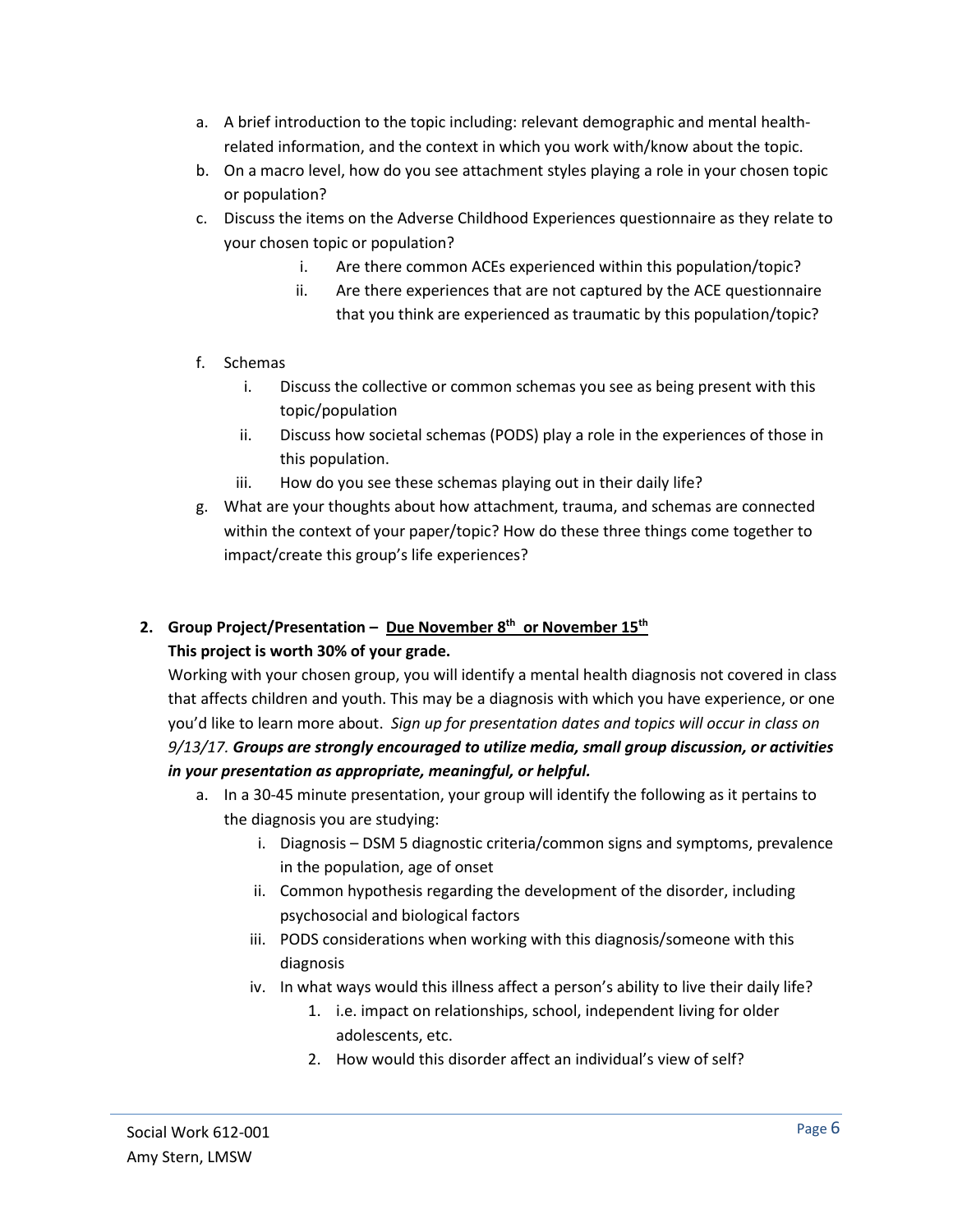- 3. How would receiving or living with this diagnosis impact the family?
- 4. What supports would be important in recovery from this illness?
- v. Multi-level Interventions
	- 1. What evidence-based interventions would be useful in working with this diagnosis?
	- 2. What non evidence-based interventions might be helpful for this diagnosis? (promising practices, holistic health approaches, etc.)
	- 3. What mezzo- and macro-level interventions might be helpful for this diagnosis?
	- 4. What would mezzo- and macro-level social workers need to consider when working with this diagnosis
		- a. i.e. if planning programs around this diagnosis, what would be important to know?
	- 5. What might be barriers to intervention when working with this illness?
- vi. Differential diagnosis what else does this diagnosis sometimes present as?
- vii. What should social workers know about the diagnosis or living with the diagnosis in order to provide effective services?
- b. Each group will turn in a hard copy of their presentation on the day of the presentation
	- i. Should be in the form of a PowerPoint notes printout
- c. Each group member will submit a one-page reflection discussing how learning about this illness, and interventions specific to it, will affect their personal social work practice. This paper will be submitted through Canvas by midnight on the day of the presentation.

### **3. Case Studies – Due December 8**

### **This assignment is worth 30% of your grade.**

Case studies will be available on Canvas beginning November 15, 2017. There will be 15 total case studies available, students will have to complete seven of them.

- For each case study:
	- a. Identify DSM 5 diagnosis
		- i. Including applicable subtypes and specifiers
		- ii. Identify which of the diagnostic criteria are met by this case
			- 1. Provide examples from the case study to support your findings
	- b. Identify the schema of the youth presented
		- i. What are this youth's thoughts about themselves, relationships/others, and the world in general?
		- ii. Include thoughts in all three categories self, others, the world
	- c. What micro-, mezzo-, and macro-level interventions would be most helpful for this youth?
		- i. Provide short explanations of why you chose those particular interventions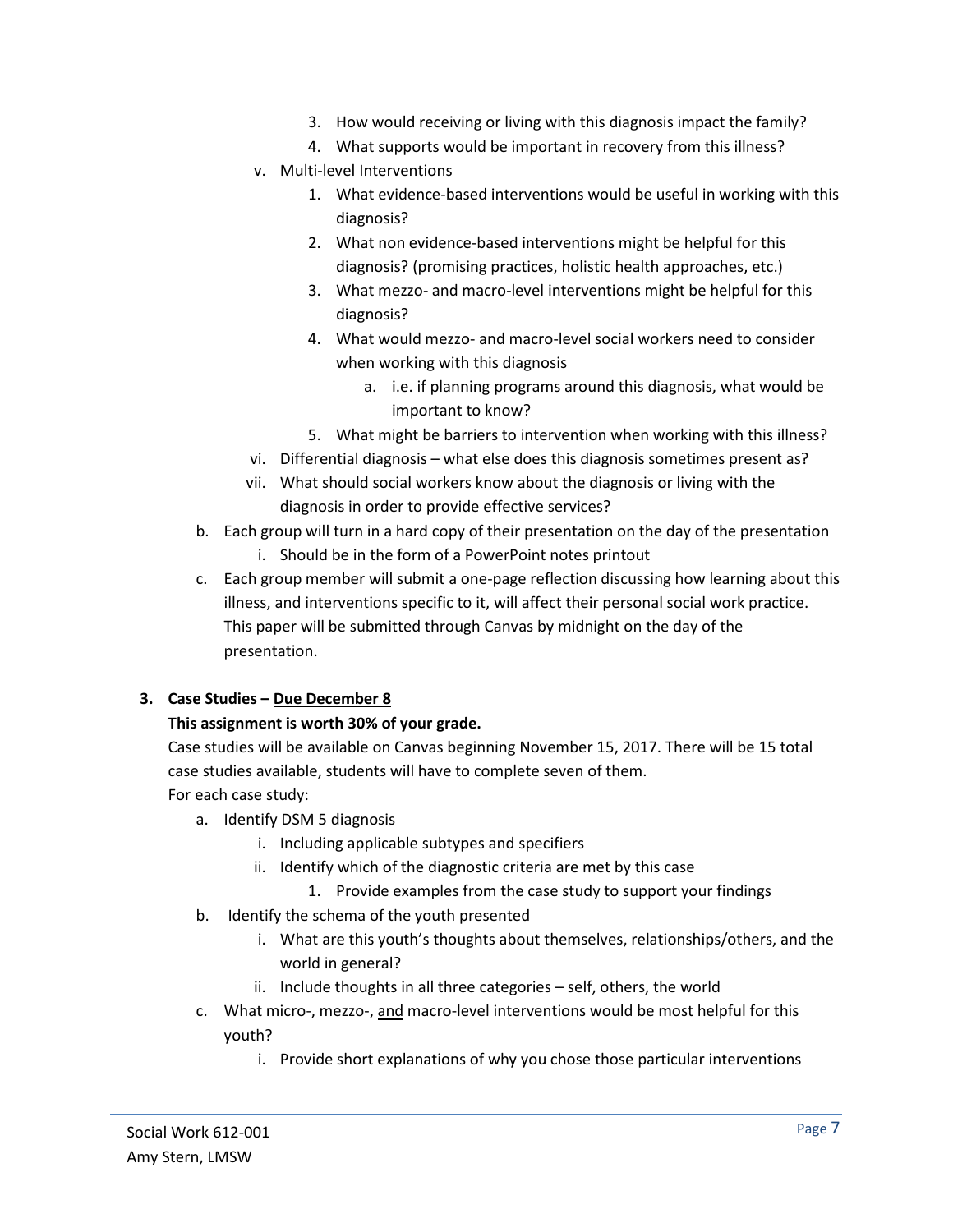- d. Each case study has a table to be filled in with the required information. Please copy and paste all tables for each case into one file to submit on Canvas.
	- i. Do not include the actual narrative case study in your submission
	- ii. Please fill in each required element with bullet points (rather than in paragraph form).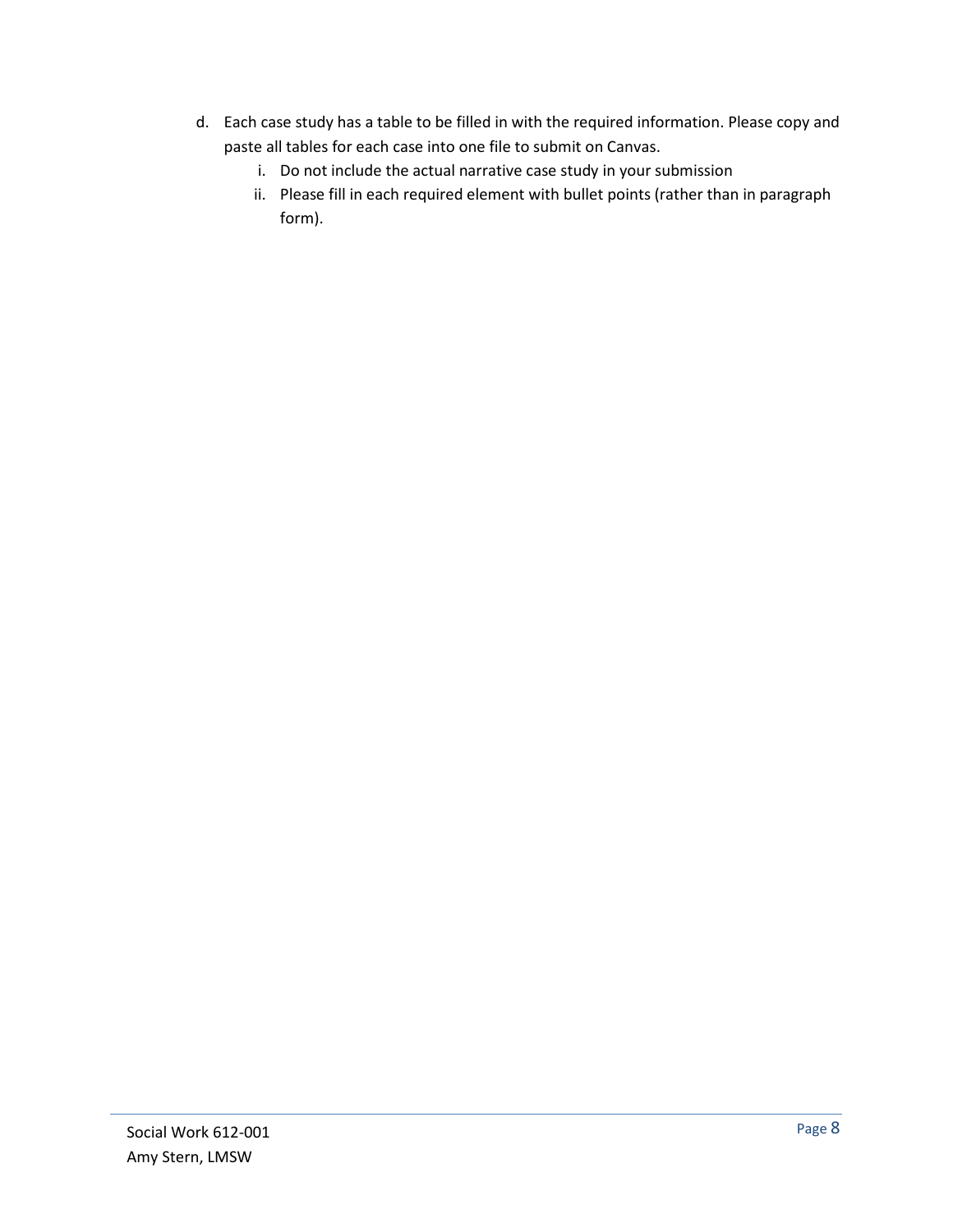# **Course Schedule**

### **Week 1: September 6, 2017**

• Introductions, Review of Syllabus and Class Expectations, Introduction to working with Children

### **Week 2: September 13, 2017**

- Infant Mental Health
- Group Presentation sign up

DSM 5 – Reactive Attachment Disorder, Disinhibited Social Engagement Disorder – Page 265-271

Kennedy, Janice H. "Maternal Attributional Style and Infant Attachment." Journal of Early Childhood and Infant Psychology 6 (2010): 85

Laurent, H. K., & Ablow, J. C. (2012). The missing link: Mothers' neural response to infant cry related to infant attachment behaviors. *Infant Behavior and Development*, *35*(4), 761-772.

Philippe, F. L., Laventure, S., Beaulieu-Pelletier, G., Lecours, S., & Lekes, N. (2011). Ego-resiliency as a mediator between childhood trauma and psychological symptoms. *Journal of Social and Clinical Psychology, 30*(6), 583-598

Planalp, E. M., & Braungart-Rieker, J. M. (2013). Temperamental precursors of infant attachment with mothers and fathers. *Infant Behavior and Development*, *36*(4), 796-808.

Grigorenko, E. L., Cicchetti, D., Monk, C., Spicer, J., & Champagne, F. A. (2012). Linking prenatal maternal adversity to developmental outcomes in infants: The role of epigenetic pathways. Development and Psychopathology, 24(4), 1361-76.

**Week 3: September 20, 2017**  Class Canceled

### **Week 4: September 27, 2017**

- Schemas and Trauma
- Guest Speaker Ellen Chute, LMSW

DSM 5 – Post Traumatic Stress Disorder – Page 271-280

Kolk, Bessel A. van der, MD. (1994). *Childhood abuse and neglect and loss of self-regulation.* Menninger Clinic Bulletin, 58 (2), 145-168.

Teicher, M. (2002). *Scars that won't Heal: The Neurobiology of Child Abuse.* Scientific American, 286(3), 68-75.

Perry, BD, Pollard, RA, Blakley, TL, Baker, WL, Vigilante, D. (1995). *Childhood Trauma: The neurobiology of adaptation and "use-dependent" development of the brain: How states become traits.* Infant Mental Health Journal, 16(4), 271-291.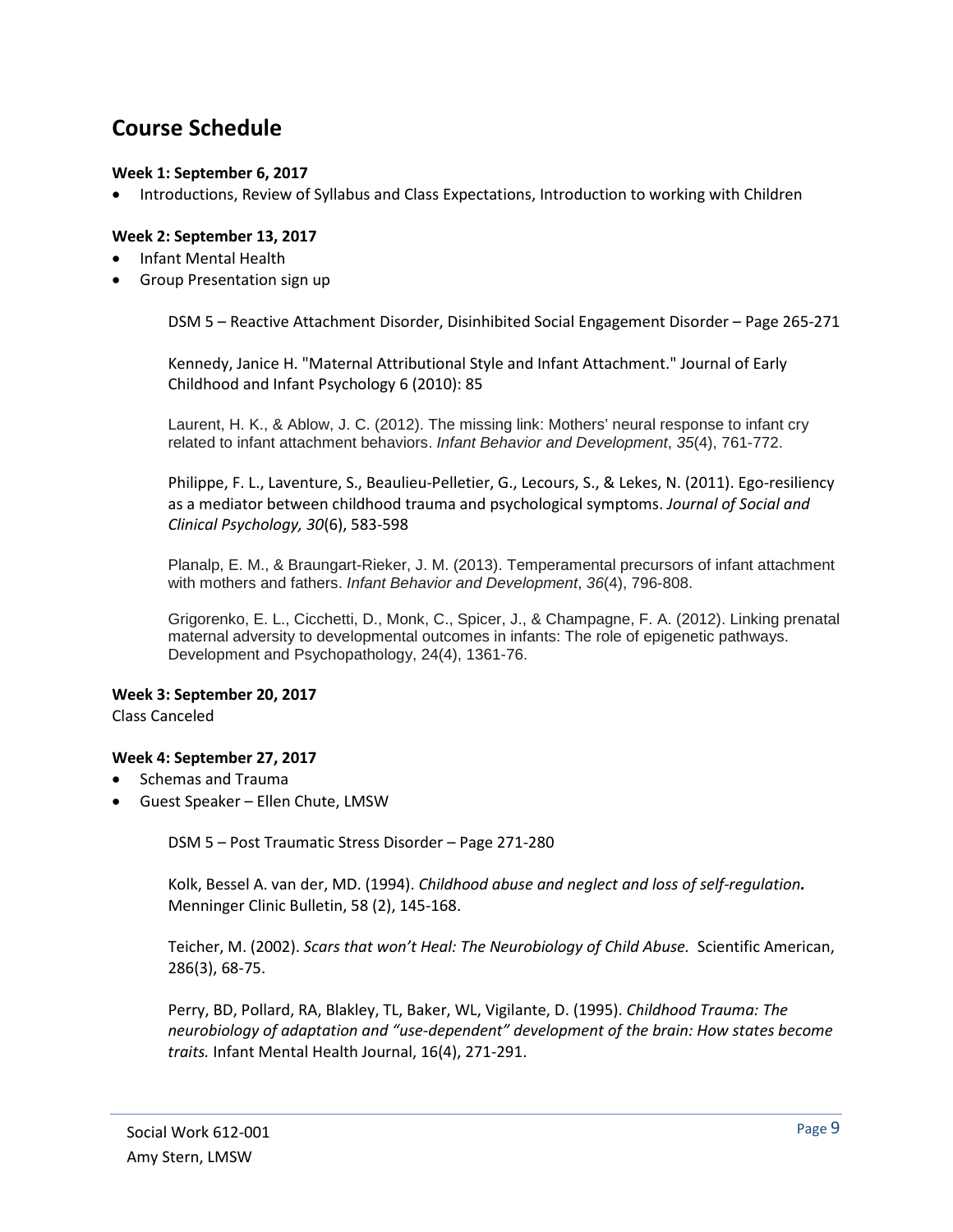### **Week 6: October 4, 2017**

• Gender Socialization

Pollack, W., (1998). *Real boys.* Henry Holt and Co. New York. Chapters 2, 3, 12, 13 pages 20- 64

Pipher, Mary, (1994) *Reviving Ophelia: Saving the Selves of Adolescent Girls.* Riverhead Books, New York, New York. Chapters 1-3 pages 17-44

Thomas, A., King, C., *Gendered Racial Socialization of African American Mothers and Daughters.*  The Family Journal 2007 15:137

### **Week 7: October 11, 2017– Paper 1 Due**

• ADHD

DSM 5 – Neurodevelopmental Disorders – Page 59-66

Dillon, J. E., & Chervin, R. D. (2012). ADHD and Sleep Disorders in Children: A Quick Primer for Clinicians. *Psychiatric Times*, *29*(6), 20-29.

Konofal, E., Lecendreux, M., & Cortese, S. (2010). Sleep and ADHD. *Sleep Medicine*, *11*(7), 652- 658.

Howe, D. (2010), ADHD and its comorbidity: an example of gene–environment interaction and its implications for child and family social work. Child & Family Social Work, 15: 265–275.

Anastopoulos, A. D., Sommer, J. L., & Schatz, N. K. (2009). ADHD and family functioning. *Current Attention Disorders Reports*, *1*(4), 167-170.

Kohler, M., Christensen, L., & Kilgo, J. (2013). Cultural diversity and responsivity. Childhood Education, 89(6), 403

### **Week 8: October 18, 2017**

• Disruptive, Impulse-Control, and Conduct Disorders

DSM – Disruptive, Impulse-Control, and Conduct Disorders – Page 462-475

Conner, B. T., & Lochman, J. E. (2010). Comorbid conduct disorder and substance use disorders. *Clinical Psychology: Science and Practice*, *17*(4), 337-349.

Rowe, R., Costello, E. J., Angold, A., Copeland, W. E., & Maughan, B. (2010). Developmental pathways in oppositional defiant disorder and conduct disorder. *Journal of Abnormal Psychology*, *119*(4), 726.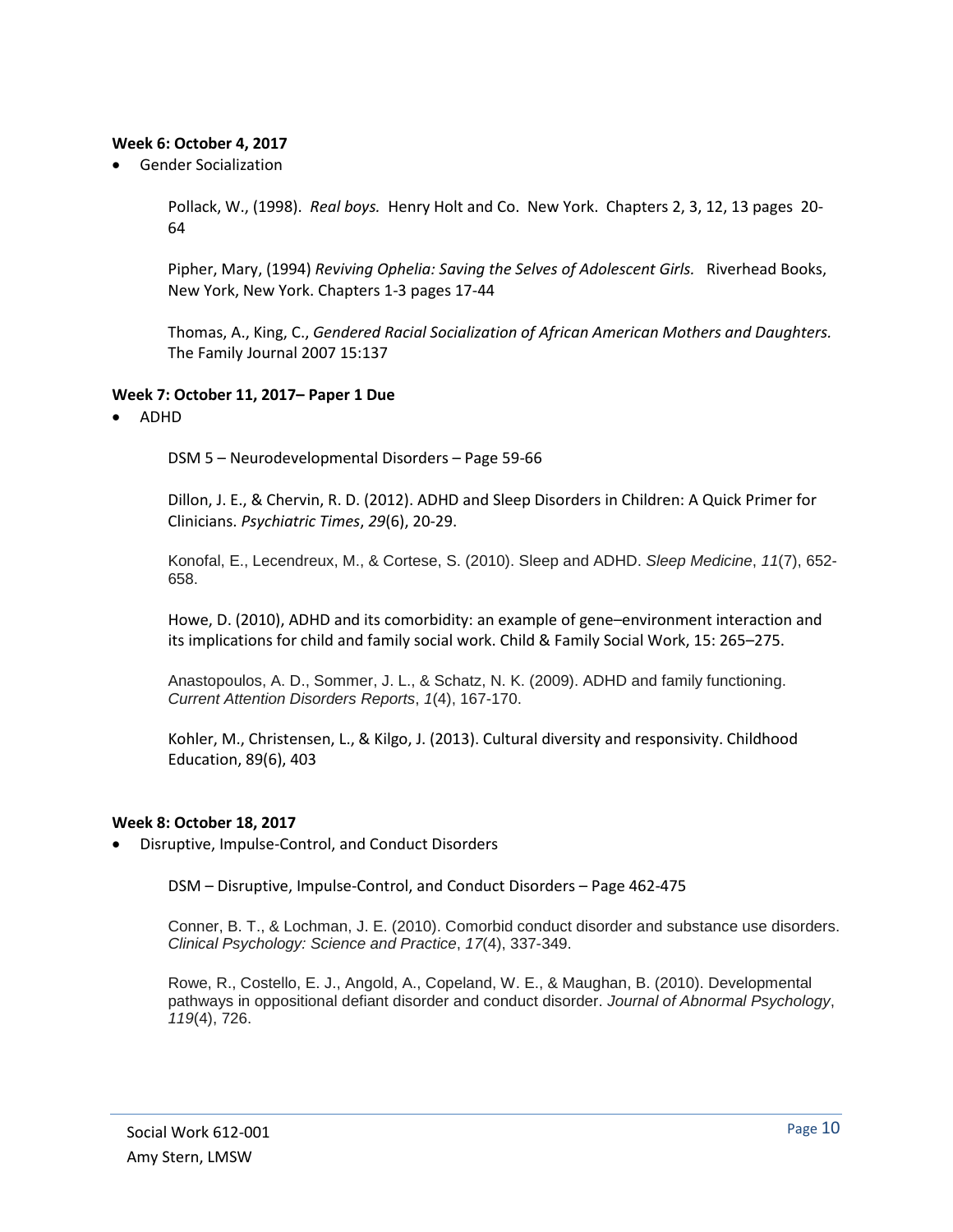Baker, K. (2009). Conduct disorders in children and adolescents. *Pediatrics and Child Health*, *19*(2), 73-78.

Mizock, L., & Harkins, D. (2011). Diagnostic bias and conduct disorder: Improving culturally sensitive diagnosis. *Child & Youth Services*, *32*(3), 243-253.

### **Week 9: October 25, 2017**

- Autism Spectrum Disorder
- Guest Speaker: SunShine Adkins, LMSW

DSM 5 – Neurodevelopmental Disorders – Page 50-58

Geschwind, D. H. (2011). Genetics of autism spectrum disorders. *Trends in cognitive sciences*, *15*(9), 409-416.

Mandy, W., Chilvers, R., Chowdhury, U., Salter, G., Seigal, A., & Skuse, D. (2012). Sex differences in autism spectrum disorder: Evidence from a large sample of children and adolescents. *Journal of autism and developmental disorders*, *42*(7), 1304-1313.

Dababnah, S., Parish, S. L., Turner Brown, L., & Hooper, S. R. (2011). Early screening for autism spectrum disorders: A primer for social work practice. *Children and Youth Services Review*, *33*(2), 265-273.

#### **Week 10: November 1, 2017**

- Issues in Adolescence
- Guest Speaker: My Voice Panel from The Spectrum Center

Dvir, Y., Denietolis, B., & Frazier, J. A. (2013). Childhood Trauma and Psychosis. *Child & Adolescent Psychiatric Clinics of North America*.

Sadowski, M. (2012). From adolescent boys to queer young men: support for and silencing of queer voice in schools, families, and communities. *Thymos, 6*(1), 76-96.

Clark, M. S., Jansen, K. L., & Anthony Cloy, J. (2012). Treatment of childhood and adolescent depression. *American Family Physician*, *86*(5), 442.

**Week 10: November 8, 2017** Group Presentations

**Week 11: November 15, 2017** Group Presentations

**Week 12: November 22, 2017** No Class – Thanksgiving Break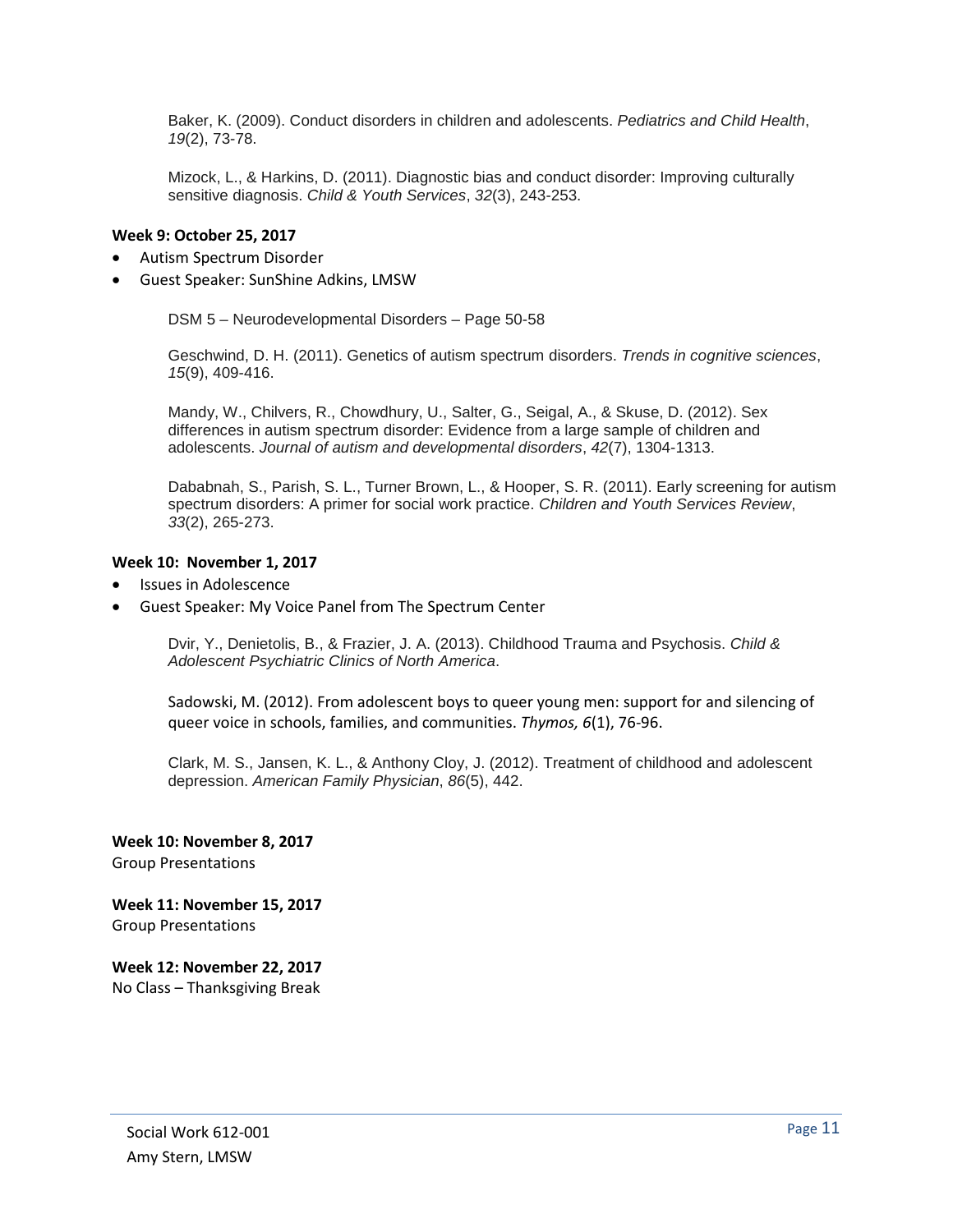### **Week 13: November 29, 2017**

- Anxiety Disorders
- Eating Disorders

DSM 5 – Feeding and Eating Disorders – Page 339-354

Robinson, A. L., Dolhanty, J., & Greenberg, L. (2013). Emotion‐Focused Family Therapy for Eating Disorders in Children and Adolescents. *Clinical psychology & psychotherapy* Le Grange, D., Lock, J., Loeb, K., & Nicholls, D. (2010). Academy for eating disorders position paper: The role of the family in eating disorders. *International Journal of Eating Disorders*, *43*(1), 1-5.

Quiles Marcos, Y., Quiles Sebastián, M. J., Pamies Aubalat, L., Botella Ausina, J., & Treasure, J. (2012). Peer and family influence in eating disorders: A meta-analysis. *European Psychiatry*.

Treasure, J., Claudino, A. M., & Zucker, N. (2010). Eating disorders. The Lancet, 375(9714), 583- 93.

Burns, E. E., Fischer, S., Jackson, J. L., & Harding, H. G. (2012). Deficits in emotion regulation mediate the relationship between childhood abuse and later eating disorder symptoms. *Child abuse & neglect*, *36*(1), 32-39.

DSM 5 – Anxiety Disorders – Page 189-226

Rockhill, C., Kodish, I., DiBattisto, C., Macias, M., Varley, C., & Ryan, S. (2010). Anxiety disorders in children and adolescents. *Current Problems in Pediatric and Adolescent Health Care*, *40*(4), 66-99.

Kodish, I., Rockhill, C., & Varley, C. (2011). Pharmacotherapy for anxiety disorders in children and adolescents. *Dialogues in clinical neuroscience*, *13*(4), 439.

Connolly, S. D., Suarez, L., & Sylvester, C. (2011). Assessment and treatment of anxiety disorders in children and adolescents. *Current psychiatry reports*, *13*(2), 99-110.

### **Week 14: December 6, 2017**

• "Adult" Disorders in Youth –Depression, Bipolar Disorder, Psychosis

DSM 5 – Depressive Disorders – Page 155-188 DSM 5 – Bipolar and Related Disorders – Page 123-154 DSM 5 – Schizophrenia Spectrum and Other Psychotic Disorders – Page 97-122

O'Driscoll, C., Heary, C., Hennessy, E. and McKeague, L. (2012), Explicit and implicit stigma towards peers with mental health problems in childhood and adolescence. Journal of Child Psychology and Psychiatry, 53: 1054–1062. doi:10.1111/j.1469-7610.2012.02580.x

Costello, E. J. and Maughan, B. (2015), Annual Research Review: Optimal outcomes of child and adolescent mental illness. J Child Psychol Psychiatry, 56: 324–341. doi:10.1111/jcpp.12371